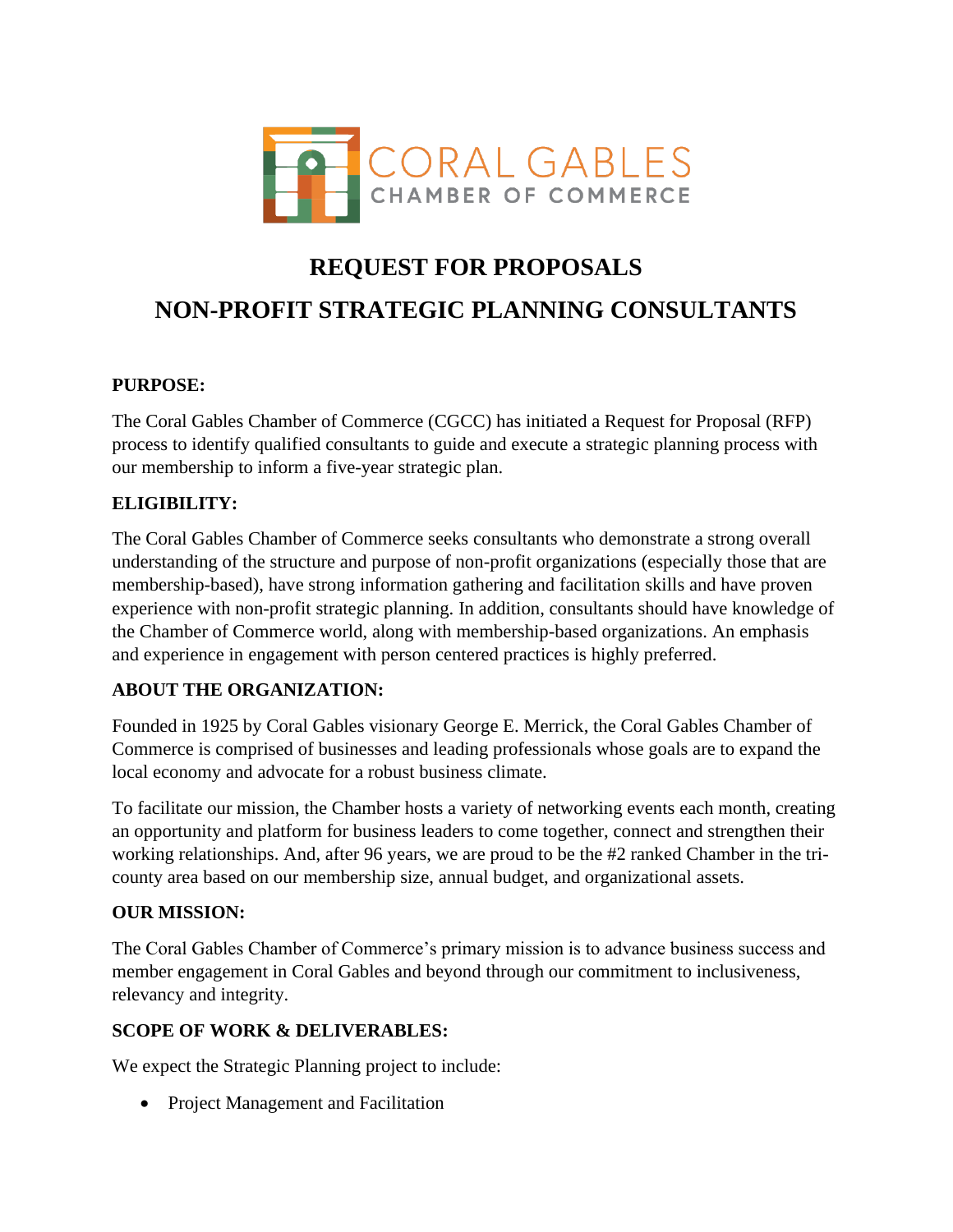- Design & execution of a strategic planning process that meets the criteria outlined in this RFP
- Development of a five-year strategic plan (2022 2027) that includes an annual budget for implementation
- Development and execution of a support structure for plan implementation. The proposal should include:
	- o A project plan that demonstrates a clear understanding of the work to be performed, estimated hours, and other information relevant to the project
	- o Qualifications of all consulting staff who will be assisting with the project such as: education, position within consulting firm, years and type of experience
	- o Time and Cost Projections

# **PROJECT GOALS AND TARGET AUDIENCE**:

The CGCC envisions the scope of work to be completed in three stages. Work completed in each of the stages will be summarized in a report to the Board of Directors and stakeholder community.

- Stage 1- Pre-Planning: This stage requires the consultant to research and report the following in preparation for the strategic planning session. Items to be considered:
	- o Review of organization's history and overall assessment through SWOT analysis of the organization to evaluate opportunities or concerns
	- o Benchmarking our non-profit in alignment with peer Chambers of Commerce
	- o Interviews, surveys and focus groups to receive member, partner and community stakeholder input
- Stage 2- Strategic Planning Creation: At this stage, the consultant helps the CGCC identify strategic goals and create an actionable strategic plan. The plan will include:
	- o An executive summary
	- o A comprehensive plan that identifies:

 $\triangleright$  Shared Mission and Vision  $\triangleright$  SMART (specific, measurable, achievable, realistic, and time-limited) Goals  $\geq$  Objectives  $\geq$  Strategies  $\geq$  Tactics  $\geq$  Listing of responsible parties  $\&$  roles  $\geq$  Outcomes  $\geq$  Measurables

- o Optional items to the plan would include  $\triangleright$  Resource Development strategies  $\triangleright$  Recommendations for enhancement of current financial, technological, and human capital  $\triangleright$  Communication strategies
- Stage 3- Implementation & Evaluation follow-up: This stage requires the consultant to assist the CGCC by providing oversight of the implementation and evaluation process. This process should include: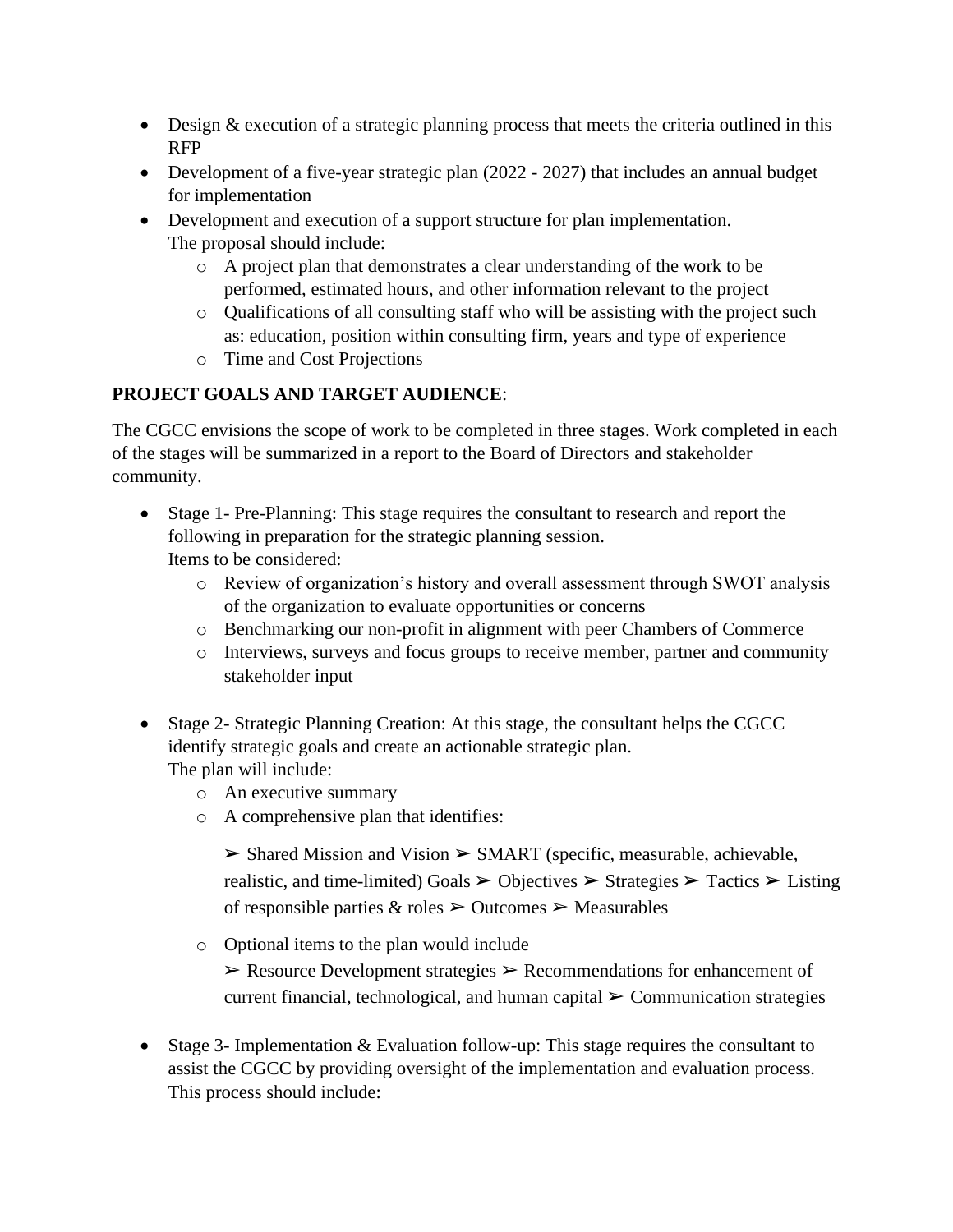- o Follow-up sessions with nonprofit leadership to gauge the progress of the implementation at three (3) and six (6)-month points after plan delivery
- o Gathering of any measurables that would give indication of successful implementation

## **BUDGET:**

The Chamber Board of Directors has allocated \$10,000 in the budget for this project.

## **OWNERSHIP AND CONFIDENTIALITY:**

All intellectual property will become the property of the CGCC. All data remains the sole property of the CGCC. The consultant shall agree to keep information related to this process in strict confidence, including, but not limited to, the terms of the contract and any confidential business information or proprietary information that has been gathered on this project.

# **PROPOSAL FORMAT:**

Please include the following information in your proposal:

- Your approach to strategic planning
- A summary of your strategic planning experience
- Identify specific non-profit sectors in which you have conducted strategic planning, including all Chambers of Commerce
- Three (3) Client references
- Sample project timeline with major tasks and milestones
- Detailed project budget
- Sample project plan
- Identification of those on your team who will be involved with the project, which should include their role and experience
- The proposal must also include the following specific information
	- o General information- The proposal should provide the name of the consultant, title, address, phone number, email address, and website. The name and email addresses for any team members assisting in the project should also be included.
	- o Consultant Qualifications & Roles- The proposal must describe the consultant's qualifications such as work activities, expertise, knowledge, and experience. Experience should include examples of similar related non-profit work. Some key qualifications that will be considered:
		- Education degree(s) and/or certificate(s)
		- Experience in successfully developing strategic plans
		- Knowledge of collective impact or collaborative strategic initiatives
		- Strong facilitation skills
		- Experience in creating a neutral environment for obtaining input
		- Experience in gathering and utilizing data to drive the strategic process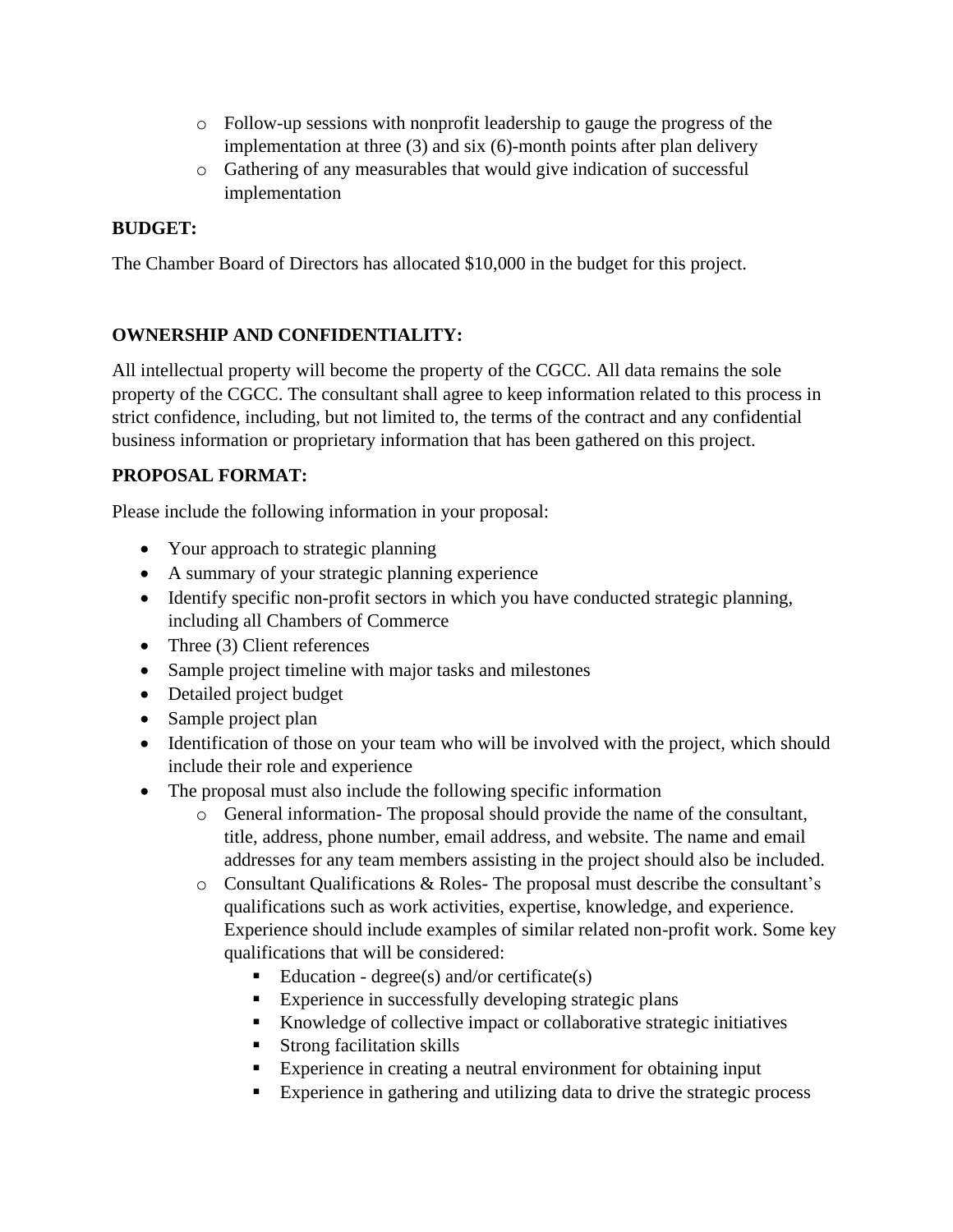- Ability to constructively challenge key stakeholders
- Experience in inspiring others to thinking innovatively
- **•** Project management experience
- Knowledge of the Chamber of Commerce world
- The proposal should include a detailed description of the activities to be conducted by the consultant to complete the work.
	- o Specific activities to be conducted at each stage
	- o Sample timeline for the activity at each stage
	- o List of milestones & deliverables tied to the activities
	- o Proposed payment schedule tied to project milestones & deliverables
- References
	- o Information regarding each reference should include the individual's name, address, phone number and email address.
- Previous Work Product- The proposal should include at least one sample of a previously completed strategic plan (preferably with a non-profit or Chamber of Commerce). Portions may be redacted to protect private information as needed.

## **SCORING**:

Proposals will be reviewed and evaluated on the following criteria:

- **Qualifications** (30%)
- Scope of Proposal (30%)
- Work Plan/Timeline/Delivery (25%)
- Budget  $(15%)$

#### **PROCESS FOR PROPOSAL SUBMISSION AND EVALUATION**:

Instructions for submission

- Closing Submission Date
	- o **Proposals are due by 4pm on Monday, January 31, 2022**
- Inquiries
	- o Inquiries concerning this RFP should be directed to: Mark A. Trowbridge President & CEO Coral Gables Chamber of Commerce 201 Alhambra Circle, Suite 100 Coral Gables, FL 33134 [mtrowbridge@coralgableschamber.org](mailto:mtrowbridge@coralgableschamber.org) (305) 446-1657
	- o Conditions of Proposal
		- All costs incurred in the preparation of a response to this RFP are the responsibility of the bidder and will not be reimbursed by CGCC
		- Submission Instructions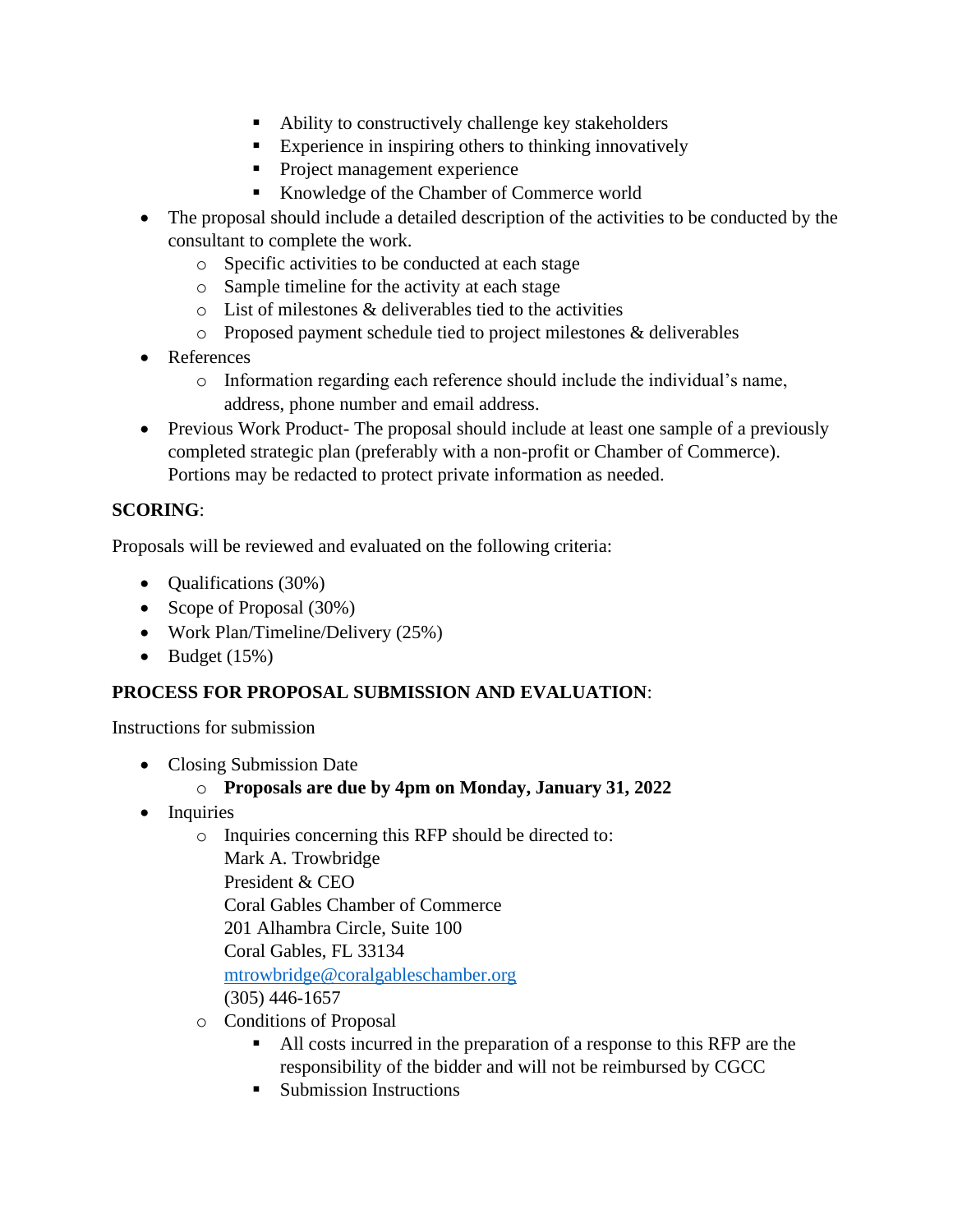- All submissions must be on white, standard size  $(8 \frac{1}{2}$ " x 11") paper, single-sided only.
- Narrative description of project proposal should not exceed eight (8) single sided pages.
- Attachments/Forms must be type written. Include additional pages, as needed.
- Questionnaire must be type written.
- FAX copies will NOT be accepted.
- Do NOT use hardcover binders.
- Submissions will NOT be returned. All submissions must also include an electronic version sent to: [mtrowbridge@coralgableschamber.org](mailto:mtrowbridge@coralgableschamber.org)
- An email acknowledgement of each submission received will be sent to the applicant.
- All proposals received by the deadline will undergo a preliminary screening. Late or incomplete applications will not be accepted for review and rating. Any proposal may be disqualified if it deviates from the submission instructions in the RFP.
- Reservation of Rights
	- o CGCC reserves the right to request or negotiate changes in a proposal, to accept all or part of a proposal, or to reject any or all proposals. CGCC may, at its sole and absolute discretion, select no provider for these services if, in its determination, no applicant is sufficiently responsive to the need.
	- o CGCC reserves the right to withdraw this Request for Proposal (RFP) and/or any item within the RFP at any time without notice. CGCC reserves the right to disqualify any proposal which does not adhere to the RFP guidelines. This RFP is being offered at the discretion of CGCC. It does not commit CGCC to award any grant.
- **Confidentiality** 
	- o If the bidder deems any material submitted to be proprietary or confidential, the bidder must indicate this in the relevant sections of the response.
- Notification of Selection and Timeline
	- CGCC will seat the RFP Selection Committee. The evaluation process will include individual committee member evaluation and rating of each proposal, followed by committee discussion and ranking of proposals. After preliminary rating and ranking of proposals, interviews may be scheduled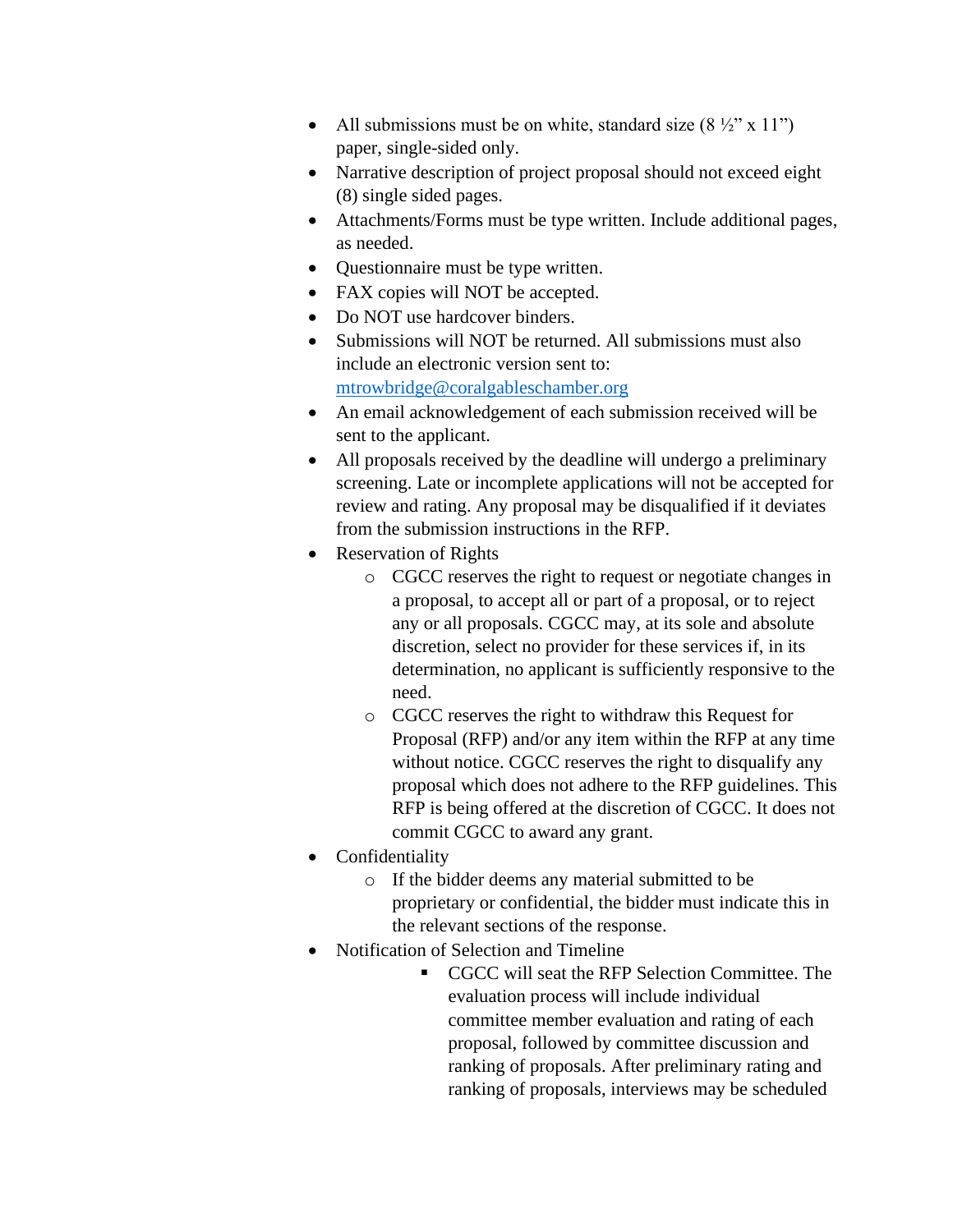with finalists, particularly if two or more proposals are closely rated and/or more information is needed. References will be contacted for all finalists. The final recommendation of the RFP Selection Committee will be submitted for approval by the CGCC President & CEO and is not subject to appeal. All applicants will receive written notification of CGCC's decision regarding their proposal, and an announcement of the applicant awarded the project will be posted.

- Additional information may be required from the selected applicant prior to the awarding of the project. Any information withheld or omitted, or failure to disclose any history of deficiencies or client abuse shall disqualify the applicant from award of the project and/or contract. CGCC reserves the right not to select an applicant for project implementation if, in its determination, no qualified applicant has applied or is sufficiently responsive to the service need. In the event that no proposal is selected, CGCC may elect to either not develop the service pending further analysis of alternatives to meet the expressed need, or to issue a new RFP to attempt to expand the pool of potential respondents.
- Completed RFP submissions, including all elements listed above, are due to **CGCC by 4:00 p.m. on Monday, January 31, 2022**.
	- Submissions may be mailed or delivered to: Attn: Mark A. Trowbridge President & CEO 201 Alhambra Circle, Suite 100 Coral Gables, FL 33134 305-446-1657

mtrowbridge@coralgableschamber.org

- Timeline:
- o Monday, December 20, 2021 RFP Release Date
- o Monday, January 3, 2022 Technical Questions Submitted
- o Monday, January 31, 2022 at 4pm Deadline for receipt of proposals